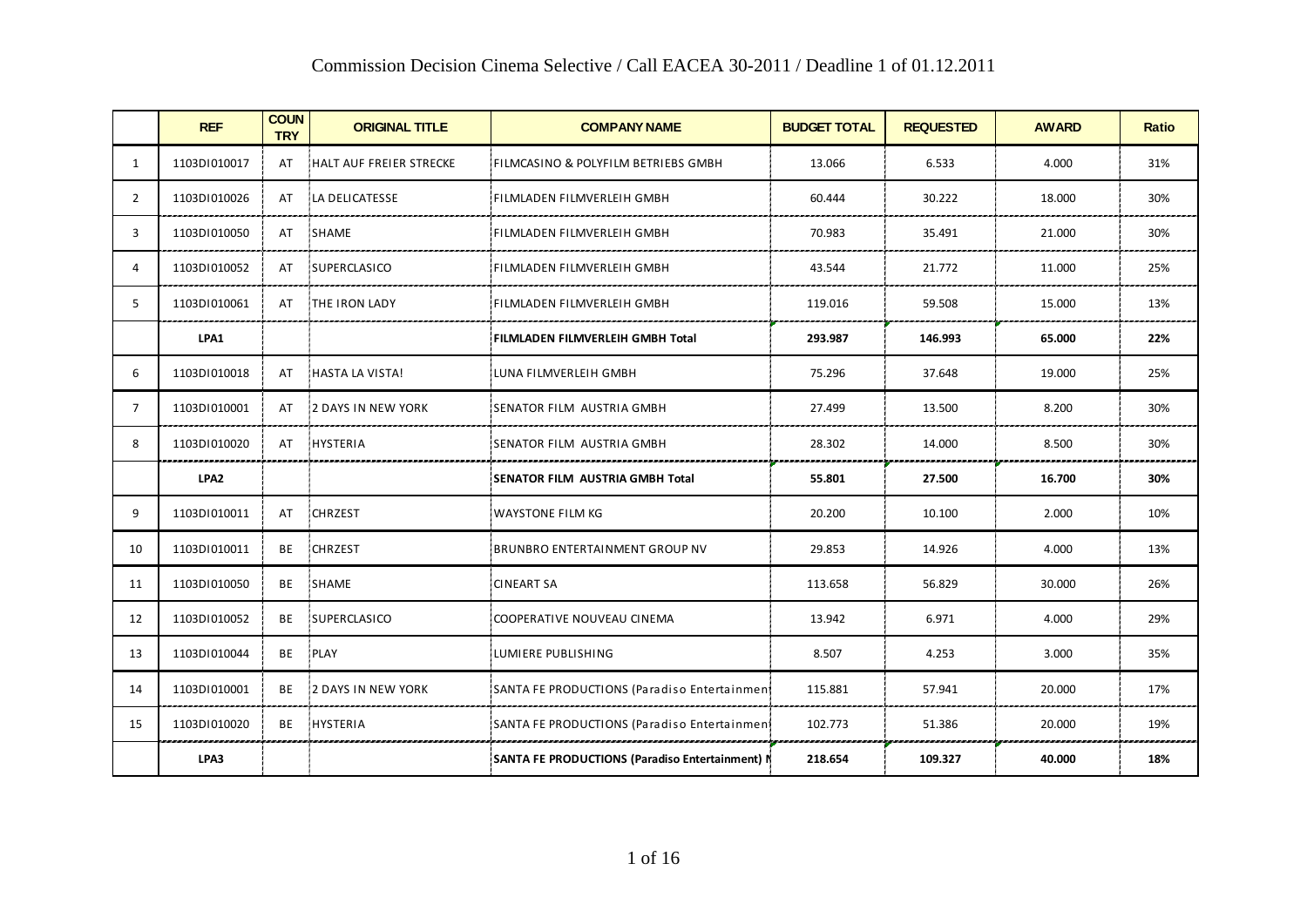|    | COMMISSION DECISION CHIENIA SCIECITOR / CAN EACEA 30-2011 / DEAGNINE 1 OF 01.12.2011 |                           |                             |                                        |                     |                  |              |              |  |
|----|--------------------------------------------------------------------------------------|---------------------------|-----------------------------|----------------------------------------|---------------------|------------------|--------------|--------------|--|
|    | <b>REF</b>                                                                           | <b>COUN</b><br><b>TRY</b> | <b>ORIGINAL TITLE</b>       | <b>COMPANY NAME</b>                    | <b>BUDGET TOTAL</b> | <b>REQUESTED</b> | <b>AWARD</b> | <b>Ratio</b> |  |
| 16 | 1103DI010006                                                                         | BE                        | ALPEIS                      | SPRL "IMAGINE FILM DISTRIBUTION"       | 9.360               | 4.680            | 3.000        | 32%          |  |
| 17 | 1103D1010012                                                                         | BE                        | ELLES (by M. Szumowska)     | SPRL "IMAGINE FILM DISTRIBUTION"       | 38.078              | 19.000           | 10.000       | 26%          |  |
|    | LPA4                                                                                 |                           |                             | SPRL "IMAGINE FILM DISTRIBUTION" Total | 47.438              | 23.680           | 13.000       | 27%          |  |
| 18 | 1103DI010026                                                                         | BE                        | LA DELICATESSE              | VICTORY PRODUCTIONS SPRL               | 45.546              | 22.773           | 10.000       | 22%          |  |
| 19 | 1103DI010044                                                                         | BG.                       | PLAY                        | "A PLUS CINEMA" OOD                    | 13.170              | 6.585            | 4.500        | 34%          |  |
| 20 | 1103D1010001                                                                         | BG                        | 2 DAYS IN NEW YORK          | ALEKSANDRA GRUPHOLDING OOD             | 19.717              | 9.858            | 5.000        | 25%          |  |
| 21 | 1103DI010018                                                                         | CH.                       | HASTA LA VISTA!             | <b>ELITE-FILM AG</b>                   | 164.245             | 82.122           | 30.000       | 18%          |  |
| 22 | 1103DI010017                                                                         | <b>CH</b>                 | HALT AUF FREIER STRECKE     | FILMCOOPI ZURICH AG                    | 49.350              | 24.675           | 14.000       | 28%          |  |
| 23 | 1103D1010052                                                                         | CH.                       | <b>SUPERCLASICO</b>         | FILMCOOPI ZURICH AG                    | 44.850              | 22.425           | 12.000       | 27%          |  |
|    | LPA5                                                                                 |                           |                             | FILMCOOPI ZURICH AG Total              | 94.200              | 47.100           | 26.000       | 28%          |  |
| 24 | 1103DI010004                                                                         | <b>CH</b>                 | 7 DIAS EN LA HABANA         | <b>FRENETIC FILMS AG</b>               | 56.902              | 28.451           | 14.000       | 25%          |  |
| 25 | 1103DI010012                                                                         | CH.                       | ELLES (by M. Szumowska)     | <b>FRENETIC FILMS AG</b>               | 54.014              | 27.007           | 12.000       | 22%          |  |
| 26 | 1103DI010026                                                                         | <b>CH</b>                 | LA DELICATESSE              | <b>FRENETIC FILMS AG</b>               | 56.261              | 28.130           | 14.000       | 25%          |  |
| 27 | 1103DI010050                                                                         | CH.                       | SHAME                       | <b>FRENETIC FILMS AG</b>               | 58.293              | 29.146           | 17.000       | 29%          |  |
|    | LPA6                                                                                 |                           |                             | <b>FRENETIC FILMS AG Total</b>         | 225.470             | 112.734          | 57.000       | 25%          |  |
| 28 | 1103DI010020                                                                         | <b>CH</b>                 | HYSTERIA                    | PRAESENS FILM AG                       | 126.710             | 63.355           | 28.000       | 22%          |  |
| 29 | 1103DI010001                                                                         | <b>CH</b>                 | <b>2 DAYS IN NEW YORK</b>   | XENIX FILMDISTRIBUTION GMBH            | 145.734             | 72.867           | 35.000       | 24%          |  |
| 30 | 1103DI010004                                                                         | CZ.                       | <b>17 DIAS EN LA HABANA</b> | 35 MM SRO                              | 24.101              | 12.050           | 5.000        | 21%          |  |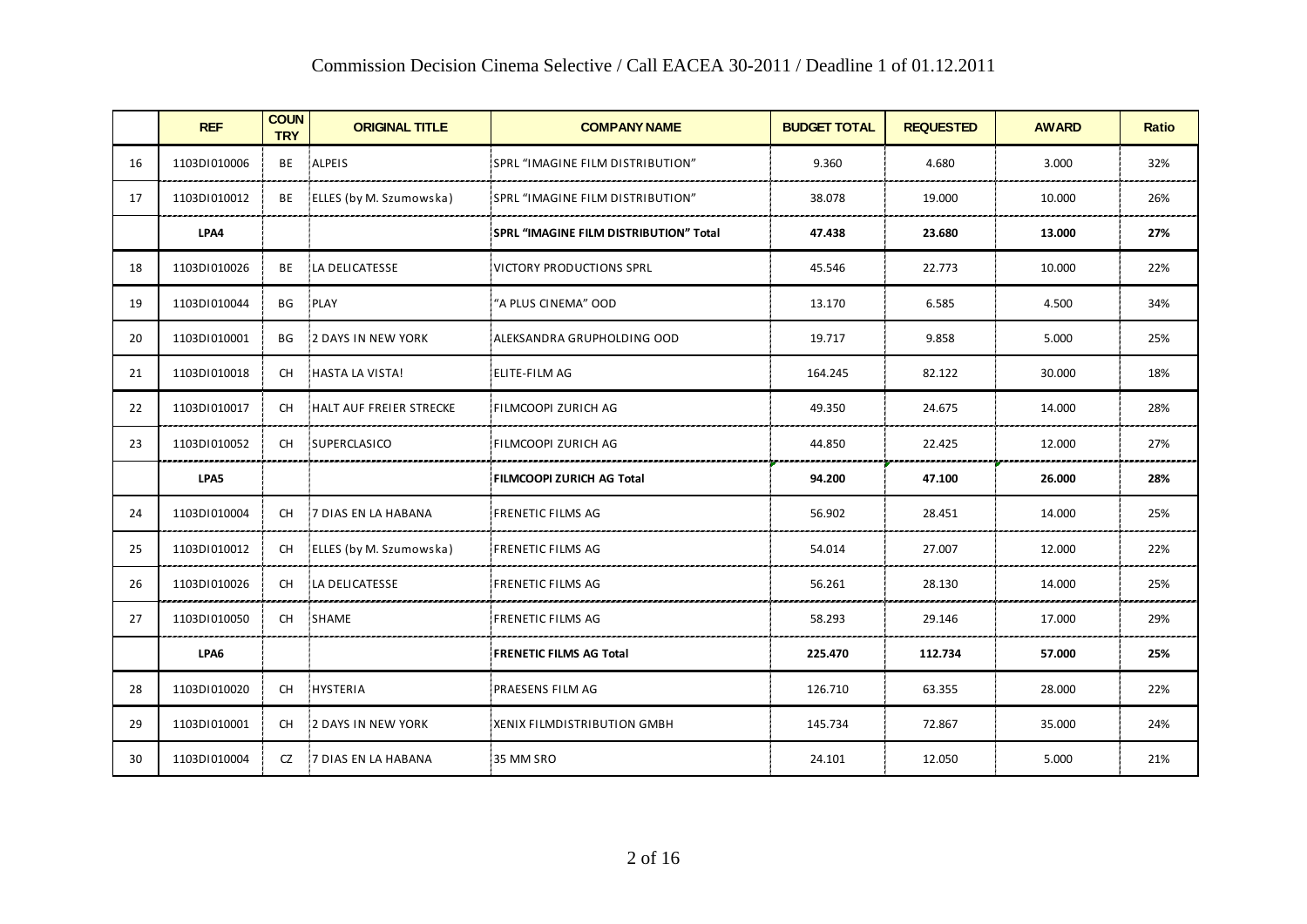|    | <b>REF</b>   | <b>COUN</b><br><b>TRY</b> | <b>ORIGINAL TITLE</b>   | <b>COMPANY NAME</b>                            | <b>BUDGET TOTAL</b> | <b>REQUESTED</b> | <b>AWARD</b> | <b>Ratio</b> |
|----|--------------|---------------------------|-------------------------|------------------------------------------------|---------------------|------------------|--------------|--------------|
| 31 | 1103DI010016 | CZ                        | HABEMUS PAPAM           | <b>CINEMART AS</b>                             | 13.647              | 6.823            | 2.500        | 18%          |
| 32 | 1103DI010017 | CZ                        | HALT AUF FREIER STRECKE | <b>CINEMART AS</b>                             | 13.187              | 6.593            | 4.000        | 30%          |
| 33 | 1103DI010034 | CZ                        | LE HAVRE                | <b>CINEMART AS</b>                             | 12.513              | 6.256            | 2.500        | 20%          |
| 34 | 1103DI010052 | CZ                        | SUPERCLASICO            | <b>CINEMART AS</b>                             | 13.059              | 6.529            | 3.500        | 27%          |
|    | LPA7         |                           |                         | <b>CINEMART AS Total</b>                       | 52.406              | 26.201           | 12.500       | 24%          |
| 35 | 1103DI010001 | CZ                        | 2 DAYS IN NEW YORK      | EEAP FILM DISTRIBUTION CZ-SK SRO               | 11.322              | 5.661            | 3.400        | 30%          |
| 36 | 1103DI010033 | CZ                        | LE GAMIN AU VELO        | FILM DISTRIBUTION ARTCAM SRO                   | 24.396              | 12.198           | 4.000        | 16%          |
| 37 | 1103DI010011 | CZ                        | CHRZEST                 | FILM EUROPE SRO                                | 4.429               | 2.214            | 1.200        | 27%          |
| 38 | 1103DI010020 | CZ                        | HYSTERIA                | MAGIC BOX AS                                   | 28.202              | 6.600            | 6.600        | 23%          |
| 39 | 1103DI010012 | DA                        | ELLES (by M. Szumowska) | GRAND TEATRET AS (Camera Film AS)              | 28.296              | 14.149           | 7.000        | 25%          |
| 40 | 1103DI010050 | DA                        | SHAME                   | <b>GRAND TEATRET AS (Camera Film AS)</b>       | 43.918              | 21.959           | 13.000       | 30%          |
|    | LPA8         |                           |                         | <b>GRAND TEATRET AS (Camera Film AS) Total</b> | 72.214              | 36.108           | 20.000       | 28%          |
| 41 | 1103D1010006 | DA                        | ALPEIS                  | IS ØST FOR PARADIS VENNER                      | 16.910              | 7.905            | 5.000        | 30%          |
| 42 | 1103DI010044 | DA                        | PLAY                    | IS ØST FOR PARADIS VENNER                      | 16.490              | 8.245            | 5.000        | 30%          |
|    | LPA9         |                           |                         | IS ØST FOR PARADIS VENNER Total                | 33.400              | 16.150           | 10.000       | 30%          |
| 43 | 1103DI010001 | DA                        | 2 DAYS IN NEW YORK      | MIS LABEL AALBORG APS                          | 31.900              | 14.900           | 9.500        | 30%          |
| 44 | 1103DI010026 | DA                        | LA DELICATESSE          | MIS LABEL AALBORG APS                          | 39.790              | 15.000           | 12.000       | 30%          |
|    | <b>LPA10</b> |                           |                         | MIS LABEL AALBORG APS Total                    | 71.690              | 29.900           | 21.500       | 30%          |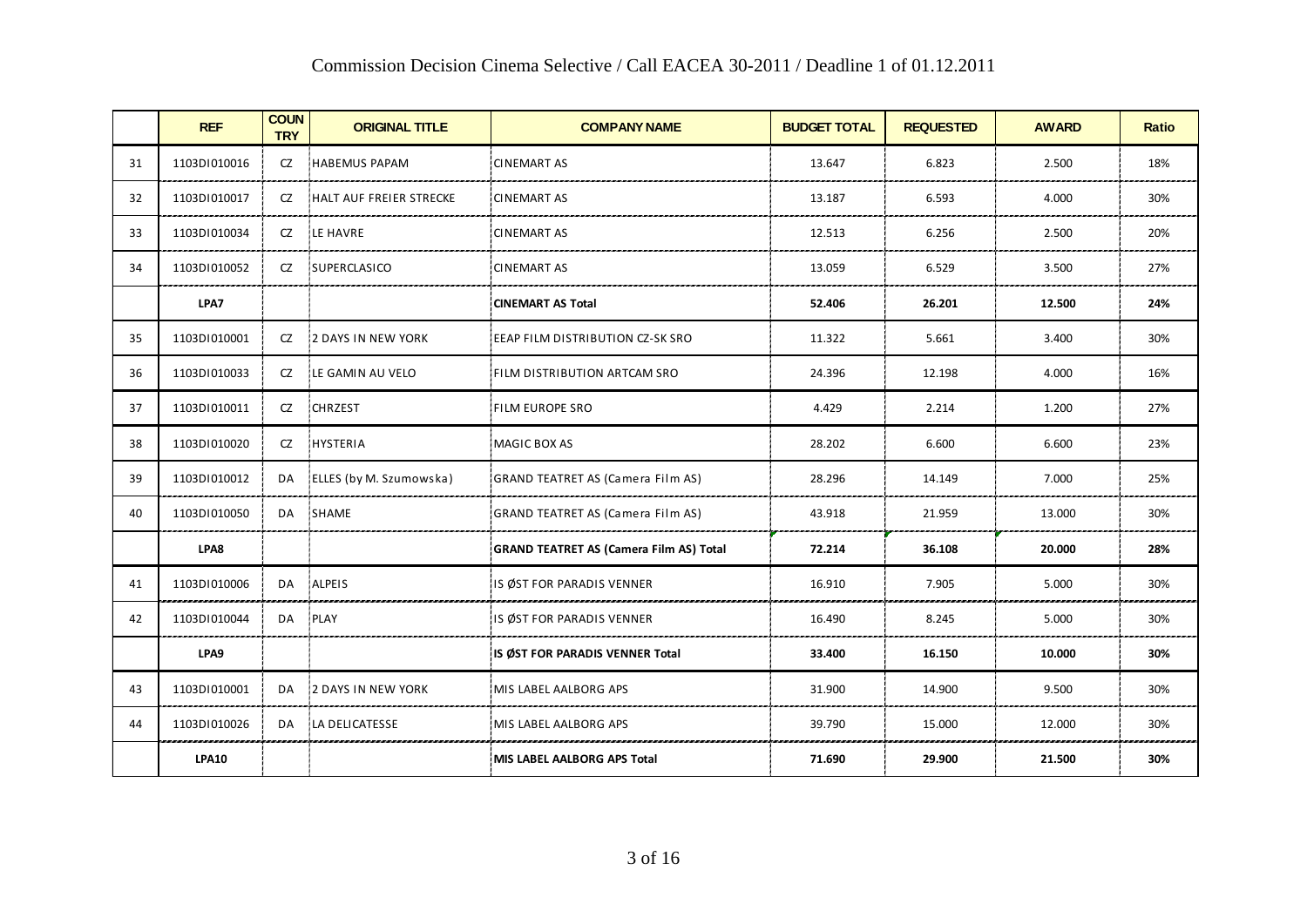|    | COMMISSION DECISION CHIENIA SCIECITVE / CAN EACEA 30-2011 / DEAGHIIE 1 OF 01.12.2011 |                           |                            |                                            |                     |                  |              |              |  |
|----|--------------------------------------------------------------------------------------|---------------------------|----------------------------|--------------------------------------------|---------------------|------------------|--------------|--------------|--|
|    | <b>REF</b>                                                                           | <b>COUN</b><br><b>TRY</b> | <b>ORIGINAL TITLE</b>      | <b>COMPANY NAME</b>                        | <b>BUDGET TOTAL</b> | <b>REQUESTED</b> | <b>AWARD</b> | <b>Ratio</b> |  |
| 45 | 1103DI010020                                                                         | DA                        | HYSTERIA                   | <b>SCANBOX ENTERTAINMENT AS</b>            | 89.535              | 44.768           | 27.000       | 30%          |  |
| 46 | 1103DI010018                                                                         | DA.                       | HASTA LA VISTA!            | SUNRISE FILM DISTRIBUTION APS              | 17.719              | 8.859            | 5.000        | 28%          |  |
| 47 | 1103DI010018                                                                         | DE                        | HASTA LA VISTA!            | ASCOT ELITE FILMVERLEIH GMBH               | 310.996             | 150.000          | 60.000       | 19%          |  |
| 48 | 1103DI010011                                                                         | DE                        | CHRZEST                    | B-WARE! MEDIA INH. Paulo DA SENHORA        | 33.378              | 16.689           | 5.000        | 15%          |  |
| 49 | 1103DI010026                                                                         | DE                        | LA DELICATESSE             | CONCORDE FILMVERLEIH GMBH                  | 480.954             | 150.000          | 100.000      | 21%          |  |
| 50 | 1103DI010040                                                                         | DE                        | MICHAEL                    | O'GRADY & SUHREN GBR (FUGU VERLEIH)        | 13.882              | 6.500            | 2.500        | 18%          |  |
| 51 | 1103DI010050                                                                         | DE                        | SHAME                      | PROKINO FILMVERLEIH GMBH                   | 449.400             | 150.000          | 130.000      | 29%          |  |
| 52 | 1103DI010006                                                                         | DE                        | ALPEIS                     | RAPID EYE MOVIES HE GMBH                   | 61.632              | 30.816           | 18.000       | 29%          |  |
| 53 | 1103DI010001                                                                         | DE                        | <b>12 DAYS IN NEW YORK</b> | SENATOR FILM VERLEIH GMBH                  | 465.246             | 150.000          | 100.000      | 21%          |  |
| 54 | 1103DI010020                                                                         | DE                        | <b>HYSTERIA</b>            | SENATOR FILM VERLEIH GMBH                  | 385.414             | 150.000          | 100.000      | 26%          |  |
| 55 | 1103DI010052                                                                         | DE                        | SUPERCLASICO               | X VERLEIH AG                               | 261.775             | 130.000          | 60.000       | 23%          |  |
| 56 | 1103D1010012                                                                         | DE                        | ELLES (by M. Szumowska)    | ZORRO FILMPRODUKTIONS- und -VERTRIEBSGESEL | 110.075             | 25.000           | 25.000       | 23%          |  |
| 57 | 1103D1010001                                                                         | EE.                       | 2 DAYS IN NEW YORK         | ACME FILM OÜ                               | 6.800               | 3.400            | 2.000        | 29%          |  |
| 58 | 1103DI010026                                                                         | EE.                       | LA DELICATESSE             | ACME FILM OÜ                               | 6.500               | 3.250            | 2.000        | 31%          |  |
|    | <b>LPA11</b>                                                                         |                           |                            | ACME FILM OÜ Total                         | 13.300              | 6.650            | 4.000        | 30%          |  |
| 59 | 1103DI010018                                                                         | EE.                       | HASTA LA VISTA!            | MITTETULUNDUSUHING MUST KASI               | 8.169               | 3.500            | 2.000        | 24%          |  |
| 60 | 1103DI010050                                                                         | EE                        | SHAME                      | MITTETULUNDUSUHING MUST KASI               | 17.976              | 6.000            | 5.400        | 30%          |  |
|    | <b>LPA12</b>                                                                         |                           |                            | MITTETULUNDUSUHING MUST KASI Total         | 26.145              | 9.500            | 7.400        | 28%          |  |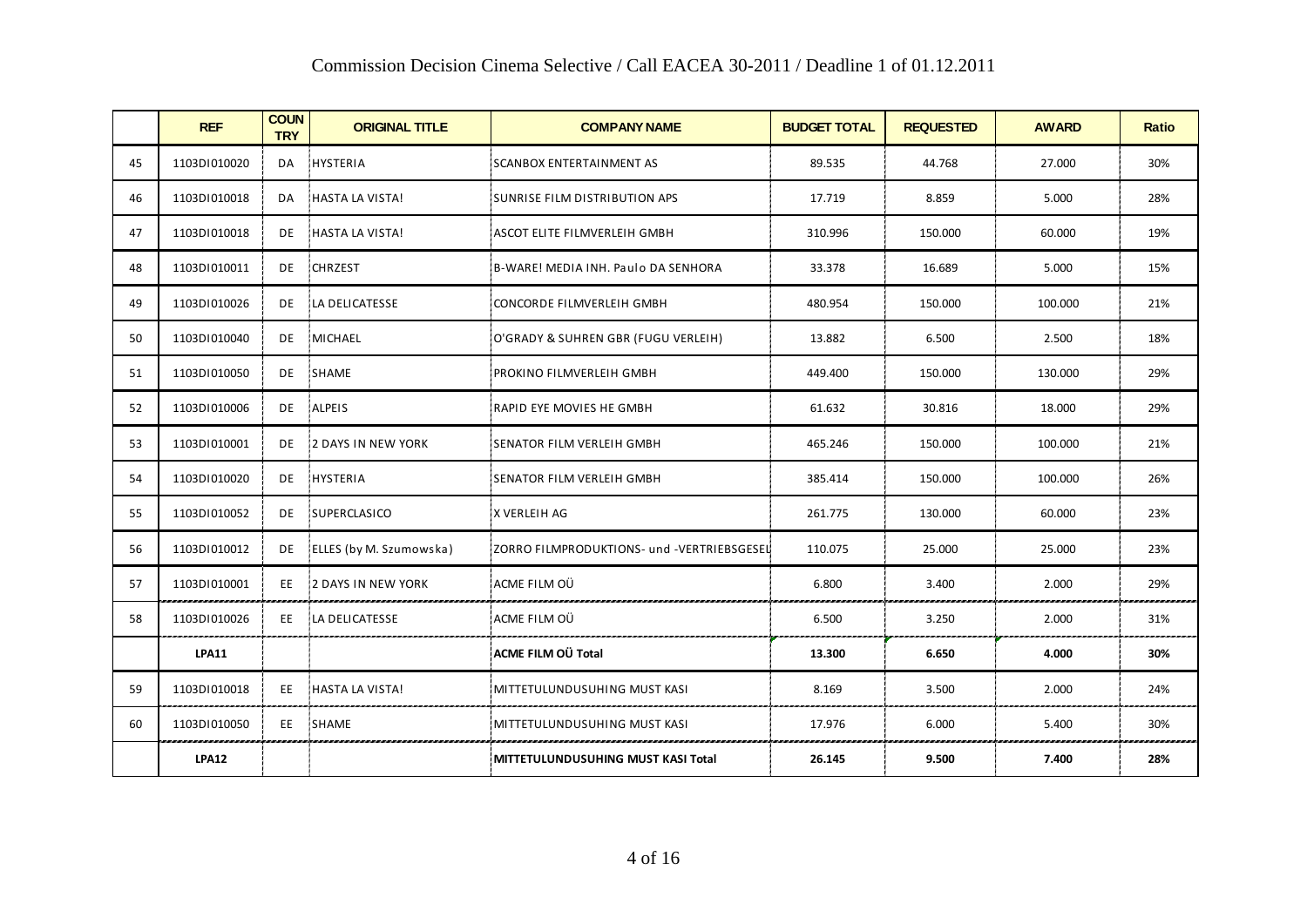|    | <b>REF</b>   | <b>COUN</b><br><b>TRY</b> | <b>ORIGINAL TITLE</b>     | <b>COMPANY NAME</b>                | <b>BUDGET TOTAL</b> | <b>REQUESTED</b> | <b>AWARD</b> | <b>Ratio</b> |
|----|--------------|---------------------------|---------------------------|------------------------------------|---------------------|------------------|--------------|--------------|
| 61 | 1103D1010026 | ES.                       | LA DELICATESSE            | A CONTRACORRIENTE FILMS SL         | 409.100             | 150.000          | 100.000      | 24%          |
| 62 | 1103D1010058 | ES.                       | <b>THE GUARD</b>          | A CONTRACORRIENTE FILMS SL         | 269.850             | 134.925          | 45.000       | 17%          |
| 63 | 1103DI010001 | ES                        | 2 DAYS IN NEW YORK        | <b>ALTA CLASSICS SL</b>            | 372.841             | 150.000          | 100.000      | 27%          |
| 64 | 1103D1010050 | ES.                       | SHAME                     | <b>ALTA CLASSICS SL</b>            | 372.841             | 150.000          | 110.000      | 30%          |
| 65 | 1103DI010006 | ES                        | ALPEIS                    | AVALON DISTRIBUCION AUDIOVISUAL SL | 166.230             | 83.115           | 18.000       | 11%          |
| 66 | 1103DI010044 | ES                        | PLAY                      | <b>BADITRI SL</b>                  | 171.718             | 80.000           | 35.000       | 20%          |
| 67 | 1103DI010012 | ES                        | ELLES (by M. Szumowska)   | <b>GOLEM DISTRIBUCION SL</b>       | 130.300             | 65.150           | 39.000       | 30%          |
| 68 | 1103DI010018 | ES                        | HASTA LA VISTA!           | KARMA FILMS, SL                    | 143.500             | 71.750           | 42.000       | 29%          |
| 69 | 1103DI010023 | ES.                       | KONGEN AV BASTOY          | KARMA FILMS, SL                    | 234.663             | 116.731          | 40.000       | 17%          |
| 70 | 1103DI010052 | ES                        | SUPERCLASICO              | KARMA FILMS, SL                    | 154.808             | 77.404           | 45.000       | 29%          |
| 71 | 1103DI010017 | ES.                       | HALT AUF FREIER STRECKE   | PACO POCH CINEMA SL                | 11.070              | 5.535            | 4.000        | 36%          |
| 72 | 1103DI010011 | ES.                       | CHRZEST                   | PAYCOM MULTIMEDIA, SL              | 49.950              | 24.975           | 6.000        | 12%          |
| 73 | 1103DI010020 | ES                        | HYSTERIA                  | <b>VERTIGO FILMS SL</b>            | 792.688             | 150.000          | 100.000      | 13%          |
| 74 | 1103DI010052 | FL.                       | SUPERCLASICO              | <b>BIO REX CINEMAS OY</b>          | 40.020              | 12.000           | 12.000       | 30%          |
| 75 | 1103D1010001 | FL.                       | <b>2 DAYS IN NEW YORK</b> | OY CINEMA MONDO LTD                | 53.066              | 26.533           | 16.000       | 30%          |
| 76 | 1103DI010050 | FL.                       | SHAME                     | OY CINEMA MONDO LTD                | 52.959              | 26.479           | 18.000       | 34%          |
|    | <b>LPA13</b> |                           |                           | OY CINEMA MONDO LTD Total          | 106.025             | 53.012           | 34.000       | 32%          |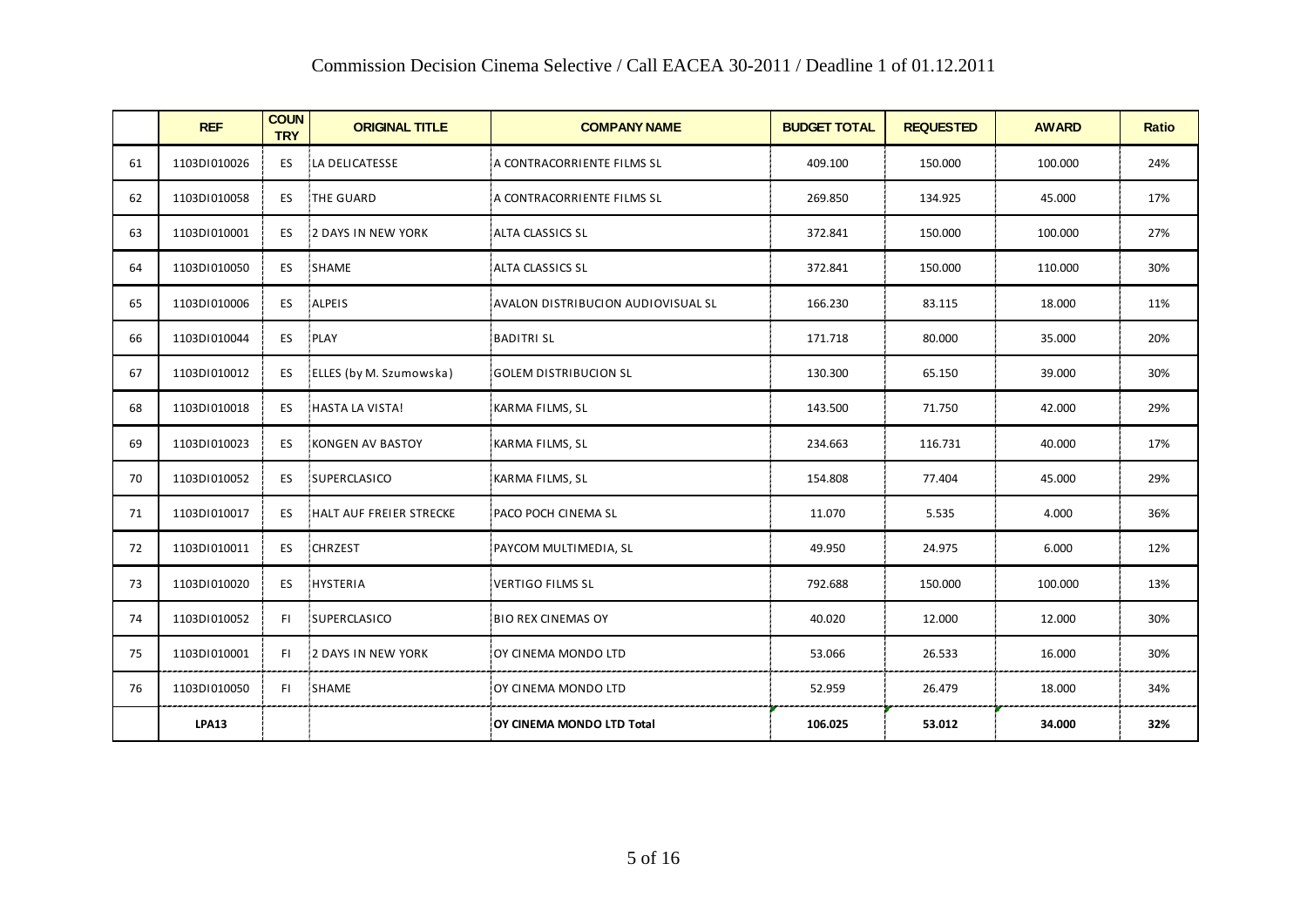|    | COMMISSION DECISION CHIENIA SCIECITOR / CAN EACEA 30-2011 / DEAGNINE 1 OF 01.12.2011 |                           |                         |                                                     |                     |                  |              |              |  |  |
|----|--------------------------------------------------------------------------------------|---------------------------|-------------------------|-----------------------------------------------------|---------------------|------------------|--------------|--------------|--|--|
|    | <b>REF</b>                                                                           | <b>COUN</b><br><b>TRY</b> | <b>ORIGINAL TITLE</b>   | <b>COMPANY NAME</b>                                 | <b>BUDGET TOTAL</b> | <b>REQUESTED</b> | <b>AWARD</b> | <b>Ratio</b> |  |  |
| 77 | 1103DI010026                                                                         | FL.                       | LA DELICATESSE          | OY FUTURE FILM AB                                   | 30.174              | 14.000           | 9.000        | 30%          |  |  |
| 78 | 1103DI010020                                                                         | FL.                       | HYSTERIA                | SCANBOX ENTERTAINMENT FINLAND OY                    | 43.335              | 21.668           | 13.000       | 30%          |  |  |
| 79 | 1103DI010012                                                                         | <b>FR</b>                 | ELLES (by M. Szumowska) | HAUT ET COURT DISTRIBUTION SARL                     | 225.815             | 112.908          | 60.000       | 27%          |  |  |
| 80 | 1103DI010018                                                                         | FR.                       | HASTA LA VISTA!         | LES FILMS 13                                        | 395.872             | 149.000          | 60.000       | 15%          |  |  |
| 81 | 1103DI010017                                                                         | FR.                       | HALT AUF FREIER STRECKE | SOPHIE DULAC DISTRIBUTION                           | 206.225             | 95.000           | 35.000       | 17%          |  |  |
| 82 | 1103DI010004                                                                         | GR                        | 7 DIAS EN LA HABANA     | FEELGOOD ENTERTAINMENT ANONYMI ETAIREIA E!          | 36.875              | 18.437           | 8.000        | 22%          |  |  |
| 83 | 1103DI010020                                                                         | GR                        | HYSTERIA                | FEELGOOD ENTERTAINMENT ANONYMI ETAIREIA E           | 41.895              | 20.948           | 11.000       | 26%          |  |  |
|    | <b>LPA14</b>                                                                         |                           |                         | FEELGOOD ENTERTAINMENT ANONYMI ETAIREIA EK          | 78.770              | 39.385           | 19.000       | 24%          |  |  |
| 84 | 1103D1010052                                                                         | GR                        | SUPERCLASICO            | GEORGE STERGIAKIS & CO (AMA FILMS)                  | 16.804              | 8.402            | 4.000        | 24%          |  |  |
| 85 | 1103DI010050                                                                         | GR                        | SHAME                   | ODEON SA (Public Performance Ent. for the produ     | 50.878              | 25.439           | 15.000       | 29%          |  |  |
| 86 | 1103DI010012                                                                         | GR                        | ELLES (by M. Szumowska) | VIDEORAMA MONOPROSOPI EPE                           | 25.584              | 12.792           | 7.600        | 30%          |  |  |
| 87 | 1103DI010026                                                                         | <b>GR</b>                 | LA DELICATESSE          | VILLAGE ROADSHOW DIANOMEIS TAINION AE (VIL)         | 39.829              | 17.653           | 10.000       | 25%          |  |  |
| 88 | 1103D1010012                                                                         | <b>HR</b>                 | ELLES (by M. Szumowska) | CONTINENTAL FILM drustvo s ogranicenom odgov        | 8.500               | 4.250            | 2.500        | 29%          |  |  |
| 89 | 1103D1010050                                                                         | <b>HR</b>                 | <b>SHAME</b>            | CONTINENTAL FILM drustvo s ogranicenom odgov        | 7.730               | 3.865            | 2.300        | 30%          |  |  |
|    | <b>LPA15</b>                                                                         |                           |                         | CONTINENTAL FILM drustvo s ogranicenom odgovorn     | 16.230              | 8.115            | 4.800        | 30%          |  |  |
| 90 | 1103DI010001                                                                         | HR                        | 2 DAYS IN NEW YORK      | DISCOVERY D O O, za kinematografiju, trgovinu i     | 8.758               | 4.379            | 2.600        | 30%          |  |  |
| 91 | 1103DI010020                                                                         | <b>HR</b>                 | HYSTERIA                | DISCOVERY D O O, za kinematografiju, trgovinu i     | 6.635               | 3.318            | 2.000        | 30%          |  |  |
|    | <b>LPA16</b>                                                                         |                           |                         | DISCOVERY D O O, za kinematografiju, trgovinu i usl | 15.393              | 7.697            | 4.600        | 30%          |  |  |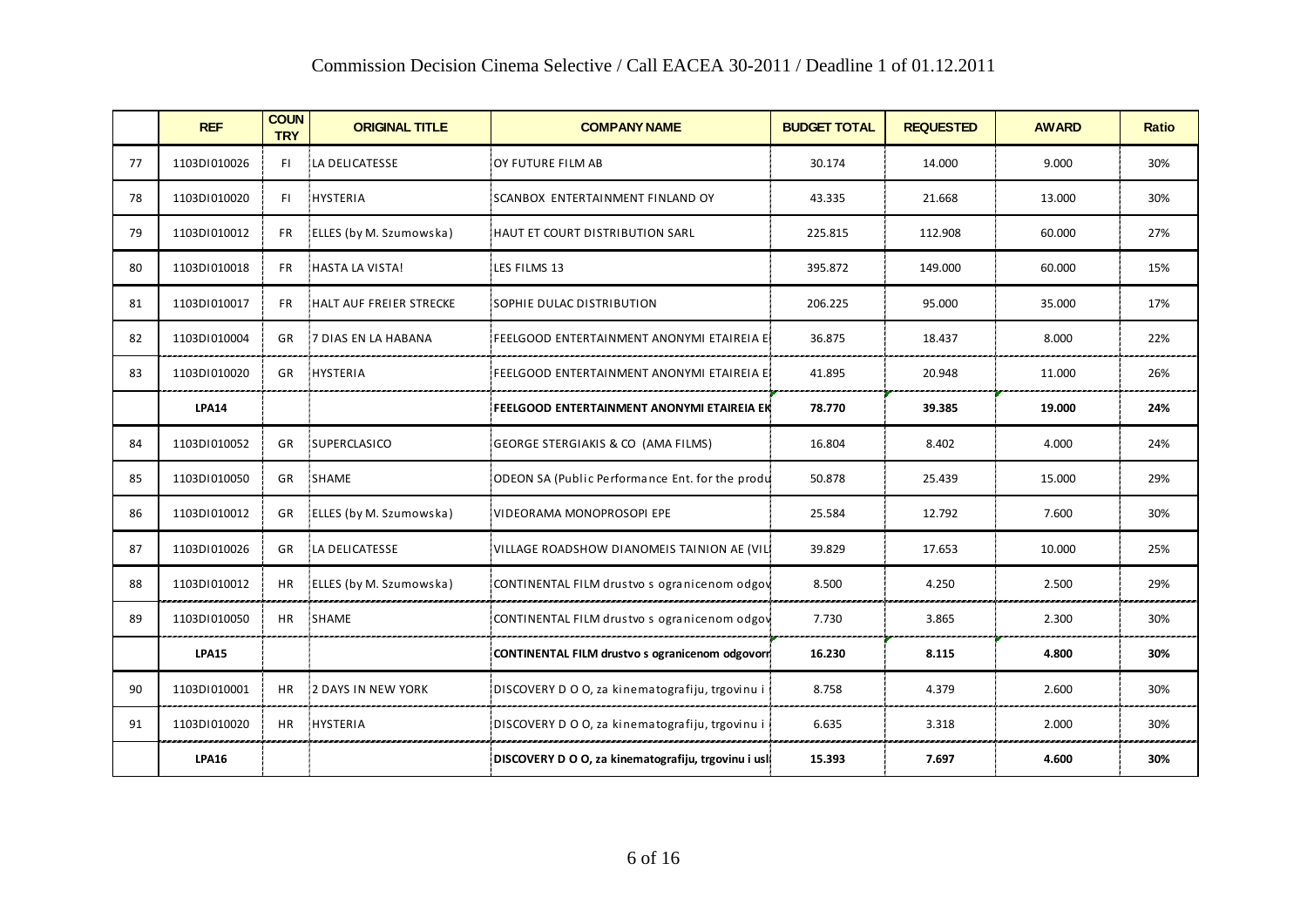|     | COMMISSION DECISION CHIENIA SCIECUVE / CAN EACEA 30-2011 / DEAGHIE 1 OF 01.12.2011 |                           |                            |                                                                         |                     |                  |              |              |  |
|-----|------------------------------------------------------------------------------------|---------------------------|----------------------------|-------------------------------------------------------------------------|---------------------|------------------|--------------|--------------|--|
|     | <b>REF</b>                                                                         | <b>COUN</b><br><b>TRY</b> | <b>ORIGINAL TITLE</b>      | <b>COMPANY NAME</b>                                                     | <b>BUDGET TOTAL</b> | <b>REQUESTED</b> | <b>AWARD</b> | <b>Ratio</b> |  |
| 92  | 1103DI010006                                                                       | <b>HR</b>                 | ALPEIS                     | UMJETNICKA ORGANIZACIJA "ZAGREB FILM FESTIV.                            | 5.810               | 2.500            | 2.000        | 34%          |  |
| 93  | 1103DI010017                                                                       | HR.                       | HALT AUF FREIER STRECKE    | UMJETNICKA ORGANIZACIJA "ZAGREB FILM FESTIV.                            | 4.945               | 2.000            | 2.000        | 40%          |  |
| 94  | 1103D1010040                                                                       | HR.                       | MICHAEL                    | UMJETNICKA ORGANIZACIJA "ZAGREB FILM FESTIV.                            | 5.950               | 2.500            | 1.000        | 17%          |  |
| 95  | 1103D1010042                                                                       | HR.                       | OSLO, 31. AUGUST!          | UMJETNICKA ORGANIZACIJA "ZAGREB FILM FESTIV.                            | 5.690               | 2.500            | 1.000        | 18%          |  |
| 96  | 1103D1010065                                                                       | <b>HR</b>                 | <b>TYRANNOSAUR</b>         | UMJETNICKA ORGANIZACIJA "ZAGREB FILM FESTIV.                            | 6.780               | 3.000            | 1.000        | 15%          |  |
|     | <b>LPA17</b>                                                                       |                           |                            | UMJETNICKA ORGANIZACIJA "ZAGREB FILM FESTIVA                            | 29.175              | 12.500           | 7.000        | 24%          |  |
| 97  | 1103D1010044                                                                       | HU                        | <b>PLAY</b>                | ANJOU-LAFAYETTE SZOLGALTATO ES TANACSADO BI                             | 15.400              | 7.000            | 4.000        | 26%          |  |
| 98  | 1103D1010001                                                                       | HU                        | <b>12 DAYS IN NEW YORK</b> | BUDAPEST FILM KULTURALIS SZOLGALTATO KFT                                | 25.960              | 12.980           | 7.500        | 29%          |  |
| 99  | 1103D1010004                                                                       | HU                        | I7 DIAS EN LA HABANA       | CIRKO FILM KORLATOLT FELELÖSSEGU TARSASAG                               | 12.524              | 6.262            | 3.000        | 24%          |  |
| 100 | 1103DI010017                                                                       | HU                        | HALT AUF FREIER STRECKE    | CIRKO FILM KORLATOLT FELELÖSSEGU TARSASAG                               | 11.486              | 5.743            | 2.500        | 22%          |  |
| 101 | 1103D1010038                                                                       | HU                        |                            | ILES NEIGES DU KILIMANDJARO (ÆCIRKO FILM KORLATOLT FELELÖSSEGU TARSASAG | 12.872              | 6.436            | 2.500        | 19%          |  |
| 102 | 1103DI010052                                                                       | <b>HU</b>                 | SUPERCLASICO               | CIRKO FILM KORLATOLT FELELÖSSEGU TARSASAG                               | 10.732              | 5.366            | 3.000        | 28%          |  |
|     | <b>LPA18</b>                                                                       |                           |                            | CIRKO FILM KORLATOLT FELELÖSSEGU TARSASAG T                             | 47.614              | 23.807           | 11.000       | 23%          |  |
| 103 | 1103DI010018                                                                       | HU                        | HASTA LA VISTA!            | MOZINET KULTURALIS SZOLGALTATO ES PROJECKTV                             | 23.219              | 11.117           | 6.000        | 26%          |  |
| 104 | 1103D1010045                                                                       | HU                        | POLISSE                    | MOZINET KULTURALIS SZOLGALTATO ES PROJECKTV                             | 25.947              | 12.553           | 4.000        | 15%          |  |
|     | <b>LPA19</b>                                                                       |                           |                            | MOZINET KULTURALIS SZOLGALTATO ES PROJECKTV                             | 49.166              | 23.670           | 10.000       | 20%          |  |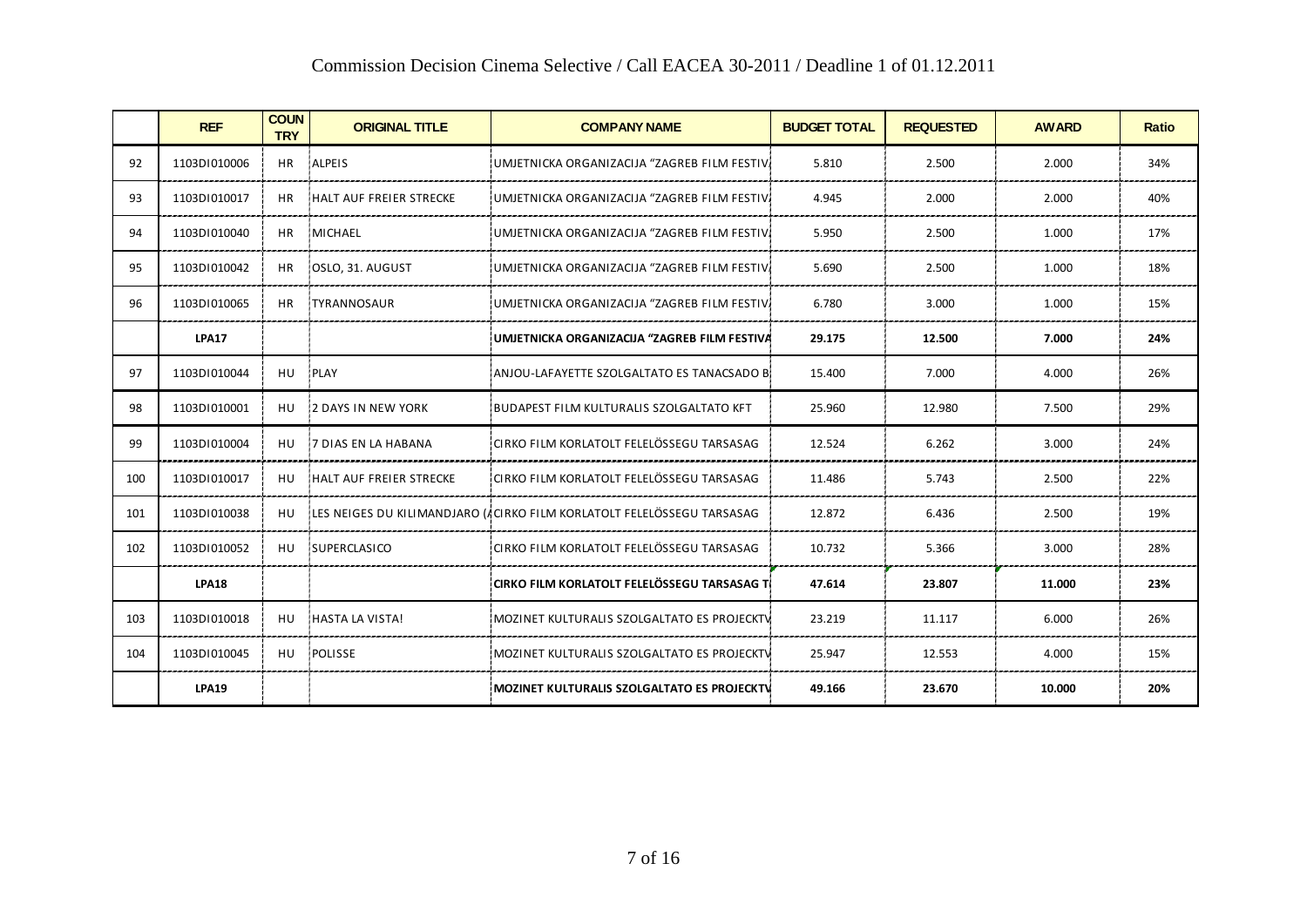|     | COMMISSION DECISION CHIENIA SCIECITVE / CAN EACEA 30-2011 / DEAGNINE 1 OF 01.12.2011 |                           |                             |                                             |                     |                  |              |              |  |
|-----|--------------------------------------------------------------------------------------|---------------------------|-----------------------------|---------------------------------------------|---------------------|------------------|--------------|--------------|--|
|     | <b>REF</b>                                                                           | <b>COUN</b><br><b>TRY</b> | <b>ORIGINAL TITLE</b>       | <b>COMPANY NAME</b>                         | <b>BUDGET TOTAL</b> | <b>REQUESTED</b> | <b>AWARD</b> | <b>Ratio</b> |  |
| 105 | 1103DI010012                                                                         | HU                        | ELLES (by M. Szumowska)     | <b>SZUEZ FILM KFT</b>                       | 9.854               | 4.927            | 3.000        | 30%          |  |
| 106 | 1103DI010006                                                                         | HU                        | ALPEIS                      | VERTIGO MEDIA KORLATOLT FELELOSSEGU TARSAS  | 17.130              | 8.000            | 3.000        | 18%          |  |
| 107 | 1103DI010011                                                                         | HU                        | CHRZEST                     | VERTIGO MEDIA KORLATOLT FELELOSSEGU TARSAS  | 17.480              | 8.700            | 3.000        | 17%          |  |
|     | <b>LPA20</b>                                                                         |                           |                             | VERTIGO MEDIA KORLATOLT FELELOSSEGU TARSAS. | 34.610              | 16.700           | 6.000        | 17%          |  |
| 108 | 1103DI010004                                                                         | IT.                       | 7 DIAS EN LA HABANA         | <b>BIM DISTRIBUZIONE SRL</b>                | 277.097             | 138.548          | 70.000       | 25%          |  |
| 109 | 1103DI010020                                                                         | IT.                       | HYSTERIA                    | <b>BIM DISTRIBUZIONE SRL</b>                | 494.929             | 150.000          | 100.000      | 20%          |  |
| 110 | 1103DI010001                                                                         | LT.                       | 2 DAYS IN NEW YORK          | <b>UAB "ACME"</b>                           | 24.449              | 12.224           | 5.000        | 20%          |  |
| 111 | 1103DI010026                                                                         | LT.                       | LA DELICATESSE              | UAB "ACME"                                  | 9.470               | 4.735            | 2.800        | 30%          |  |
|     | <b>LPA21</b>                                                                         |                           |                             | UAB "ACME" Total                            | 33.919              | 16.959           | 7.800        | 23%          |  |
| 112 | 1103D1010020                                                                         | LT.                       | HYSTERIA                    | UAB "GARSU PASAULIO IRASAI"                 | 40.385              | 20.100           | 5.000        | 12%          |  |
| 113 | 1103DI010004                                                                         | LT.                       | <b>17 DIAS EN LA HABANA</b> | VIESOJI ISTAIGA "A-ONE FILMS BALTIC"        | 8.180               | 4.000            | 2.500        | 31%          |  |
| 114 | 1103DI010018                                                                         | LT.                       | HASTA LA VISTA!             | VIESOJI ISTAIGA "KINO PASAKA"               | 6.960               | 3.200            | 2.000        | 29%          |  |
| 115 | 1103DI010018                                                                         | LV.                       | HASTA LA VISTA!             | FILMU STUDIJA RIJA, SIA                     | 13.080              | 6.000            | 2.000        | 15%          |  |
| 116 | 1103DI010001                                                                         | LV.                       | 2 DAYS IN NEW YORK          | SIA "ACME FILM"                             | 11.060              | 5.530            | 3.300        | 30%          |  |
| 117 | 1103DI010026                                                                         | LV.                       | LA DELICATESSE              | SIA "ACME FILM"                             | 9.530               | 4.765            | 2.900        | 30%          |  |
|     | <b>LPA22</b>                                                                         |                           |                             | SIA "ACME FILM" Total                       | 20.590              | 10.295           | 6.200        | 30%          |  |
| 118 | 1103D1010016                                                                         | <b>LV</b>                 | HABEMUS PAPAM               | SIA "RIGAS NAMI"                            | 5.534               | 2.767            | 1.000        | 18%          |  |
| 119 | 1103D1010045                                                                         | LV                        | POLISSE                     | <b>SIA "RIGAS NAMI"</b>                     | 5.516               | 2.758            | 1.000        | 18%          |  |
|     | <b>LPA23</b>                                                                         |                           |                             | SIA "RIGAS NAMI" Total                      | 11.050              | 5.525            | 2.000        | 18%          |  |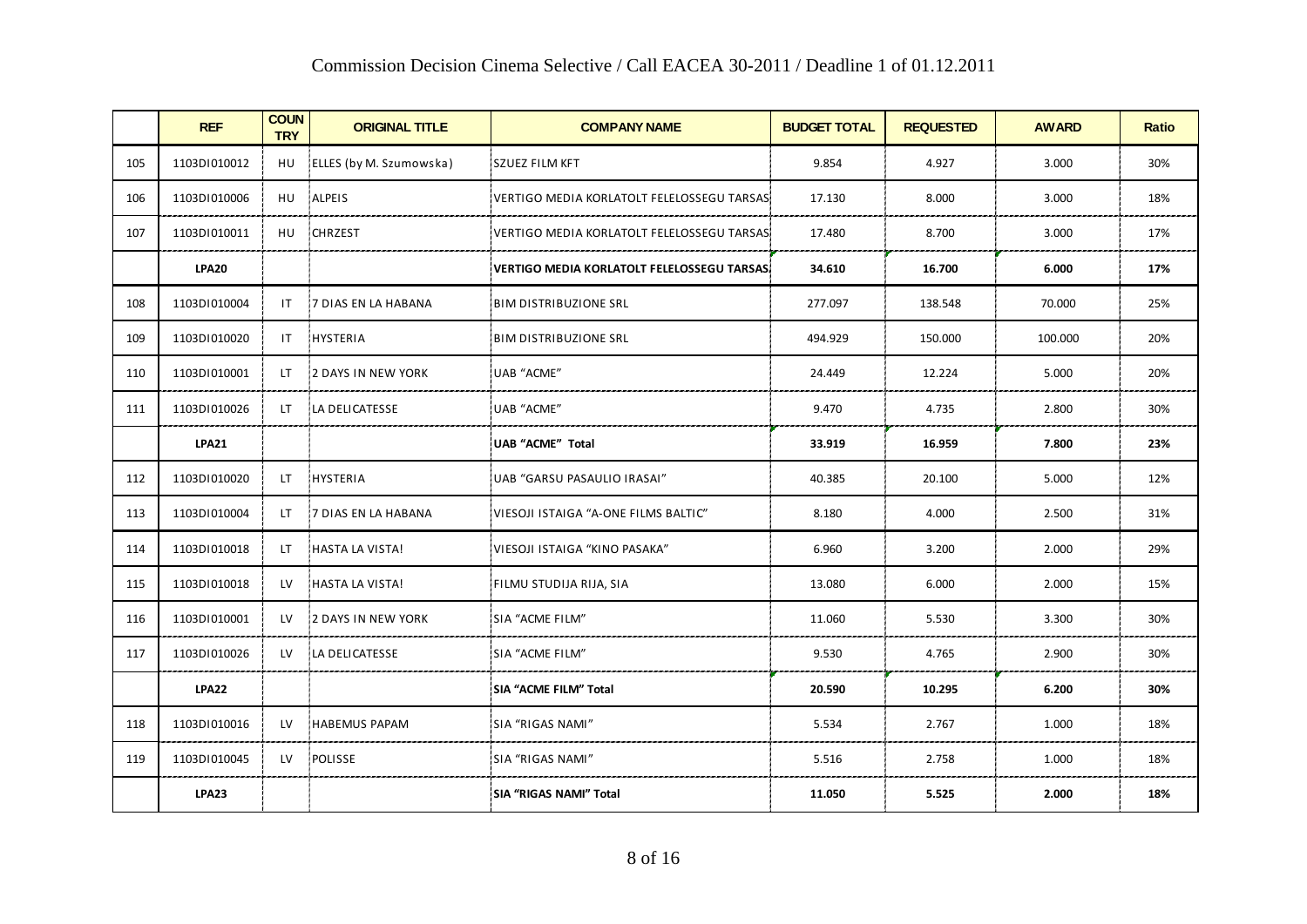|     | COMMISSION DECISION CHIENIA SCIECITVE / CAN EACEA 30-2011 / DEAGNINE 1 OF 01.12.2011 |                           |                         |                                               |                     |                  |              |              |  |
|-----|--------------------------------------------------------------------------------------|---------------------------|-------------------------|-----------------------------------------------|---------------------|------------------|--------------|--------------|--|
|     | <b>REF</b>                                                                           | <b>COUN</b><br><b>TRY</b> | <b>ORIGINAL TITLE</b>   | <b>COMPANY NAME</b>                           | <b>BUDGET TOTAL</b> | <b>REQUESTED</b> | <b>AWARD</b> | <b>Ratio</b> |  |
| 120 | 1103DI010052                                                                         | <b>NL</b>                 | SUPERCLASICO            | <b>AMSTELFILM BV</b>                          | 36.380              | 18.190           | 8.000        | 22%          |  |
| 121 | 1103DI010050                                                                         | NL.                       | SHAME                   | <b>CINEART NEDERLAND BV</b>                   | 110.458             | 55.229           | 30.000       | 27%          |  |
| 122 | 1103D1010006                                                                         | NL                        | ALPEIS                  | DE FILMFREAK DISTRIBUTIE VOF                  | 23.282              | 11.640           | 5.000        | 21%          |  |
| 123 | 1103DI010026                                                                         | NL.                       | LA DELICATESSE          | DE FILMFREAK DISTRIBUTIE VOF                  | 22.789              | 11.390           | 6.800        | 30%          |  |
|     | <b>LPA24</b>                                                                         |                           |                         | DE FILMFREAK DISTRIBUTIE VOF Total            | 46.071              | 23.030           | 11.800       | 26%          |  |
| 124 | 1103D1010001                                                                         | <b>NL</b>                 | 2 DAYS IN NEW YORK      | PARADISO ENTERTAINMENT NEDERLAND BV           | 91.485              | 45.743           | 15.000       | 16%          |  |
| 125 | 1103DI010020                                                                         | NL.                       | HYSTERIA                | PARADISO ENTERTAINMENT NEDERLAND BV           | 264.290             | 132.145          | 30.000       | 11%          |  |
| 126 | 1103DI010044                                                                         | NL.                       | PLAY                    | STICHTING FILM INSTITUUT NEDERLAND            | 18.581              | 9.290            | 4.000        | 22%          |  |
| 127 | 1103DI010012                                                                         | NL                        | ELLES (by M. Szumowska) | WILD BUNCH BENELUX DISTRIBUTION BV            | 28.235              | 14.000           | 8.500        | 30%          |  |
| 128 | 1103D1010018                                                                         | NO.                       | HASTA LA VISTA!         | <b>ACTIONFILM AS</b>                          | 41.998              | 20.999           | 10.000       | 24%          |  |
| 129 | 1103DI010044                                                                         | NO.                       | PLAY                    | ARTHAUS STIFTELSEN FOR FILMKUNST              | 52.430              | 26.215           | 17.000       | 32%          |  |
| 130 | 1103D1010050                                                                         | NO.                       | <b>SHAME</b>            | ARTHAUS STIFTELSEN FOR FILMKUNST              | 77.682              | 38.841           | 24.000       | 31%          |  |
|     | <b>LPA25</b>                                                                         |                           |                         | <b>ARTHAUS STIFTELSEN FOR FILMKUNST Total</b> | 130.112             | 65.056           | 41.000       | 32%          |  |
| 131 | 1103DI010017                                                                         | NO.                       | HALT AUF FREIER STRECKE | <b>EUROPAFILM AS</b>                          | 28.302              | 14.151           | 8.000        | 28%          |  |
| 132 | 1103DI010020                                                                         | NO.                       | <b>HYSTERIA</b>         | SCANBOX ENTERTAINMENT NORWAY AS               | 70.299              | 35.150           | 21.000       | 30%          |  |
| 133 | 1103DI010006                                                                         | PL.                       | ALPEIS                  | AGAINST GRAVITY SP. Z O.O.                    | 17.795              | 7.500            | 5.000        | 28%          |  |
| 134 | 1103DI010044                                                                         | PL                        | PLAY                    | AGAINST GRAVITY SP. Z O.O.                    | 16.441              | 7.000            | 4.500        | 27%          |  |
|     | <b>LPA26</b>                                                                         |                           |                         | <b>AGAINST GRAVITY SP. Z O.O. Total</b>       | 34.236              | 14.500           | 9.500        | 28%          |  |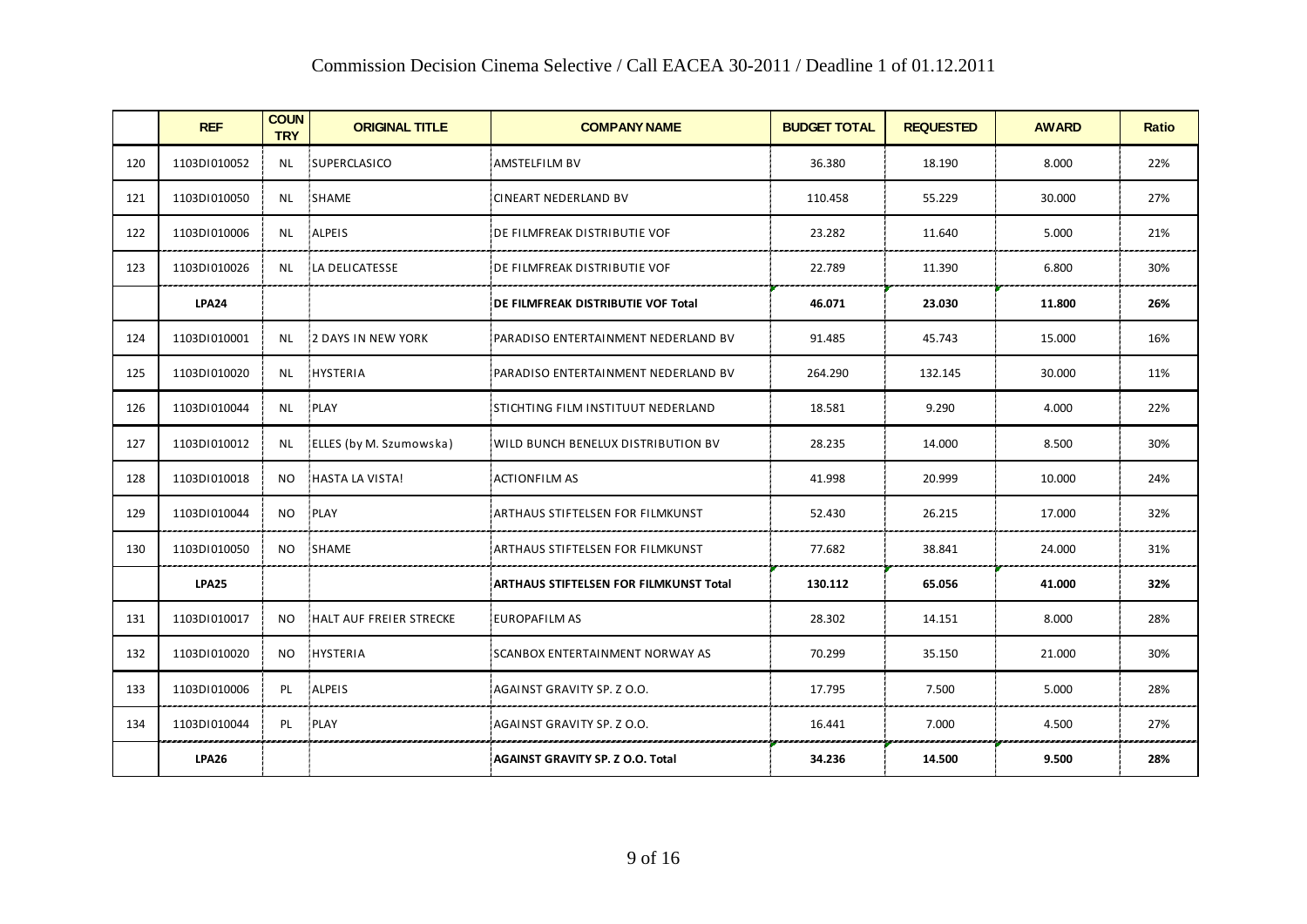|     | <b>REF</b>   | <b>COUN</b><br><b>TRY</b> | <b>ORIGINAL TITLE</b>     | <b>COMPANY NAME</b>                                                      | <b>BUDGET TOTAL</b> | <b>REQUESTED</b> | <b>AWARD</b> | <b>Ratio</b> |
|-----|--------------|---------------------------|---------------------------|--------------------------------------------------------------------------|---------------------|------------------|--------------|--------------|
| 135 | 1103D1010017 | PL                        | HALT AUF FREIER STRECKE   | AURORA FILMS S.C. AGNIESZKA KUBIAK, MAGDALEI                             | 12.677              | 6.000            | 4.000        | 32%          |
| 136 | 1103DI010027 | <b>PL</b>                 | LA FEE                    | AURORA FILMS S.C. AGNIESZKA KUBIAK, MAGDALEI                             | 18.019              | 8.000            | 3.000        | 17%          |
| 137 | 1103DI010029 | PL                        | LA PRIMA COSA BELLA       | AURORA FILMS S.C. AGNIESZKA KUBIAK, MAGDALEI                             | 14.967              | 6.500            | 3.000        | 20%          |
| 138 | 1103DI010030 | <b>PL</b>                 |                           | LA SOLITUDINE DEI NUMERI PRINAURORA FILMS S.C. AGNIESZKA KUBIAK, MAGDALE | 13.736              | 6.000            | 3.000        | 22%          |
|     | <b>LPA27</b> |                           |                           | AURORA FILMS S.C. AGNIESZKA KUBIAK, MAGDALEI                             | 59.399              | 26.500           | 13.000       | 22%          |
| 139 | 1103DI010050 | PL                        | SHAME                     | GUTEK-FILM SP. Z O.O.                                                    | 114.490             | 57.245           | 35.000       | 31%          |
| 140 | 1103DI010020 | PL                        | <b>HYSTERIA</b>           | HAGI FILM SP. Z O.O.                                                     | 97.163              | 48.581           | 25.000       | 26%          |
| 141 | 1103DI010001 | PL                        | I2 DAYS IN NEW YORK       | KINO SWIAT SP. Z O.O                                                     | 502.275             | 150.000          | 100.000      | 20%          |
| 142 | 1103DI010004 | PL                        | I7 DIAS EN LA HABANA      | KINO SWIAT SP. Z O.O                                                     | 68.275              | 34.137           | 20.000       | 29%          |
| 143 | 1103D1010026 | PL                        | LA DELICATESSE            | SPI FILM STUDIO SP. ZO.O.                                                | 24.000              | 12.000           | 6.000        | 25%          |
| 144 | 1103DI010001 | PT                        | <b>2 DAYS IN NEW YORK</b> | MIDAS FILMES LDA                                                         | 28.100              | 14.000           | 8.500        | 30%          |
| 145 | 1103DI010004 | PT                        | 7 DIAS EN LA HABANA       | MIDAS FILMES LDA                                                         | 24.600              | 12.300           | 7.500        | 30%          |
|     | <b>LPA28</b> |                           |                           | MIDAS FILMES LDA Total                                                   | 52.700              | 26.300           | 16.000       | 30%          |
| 146 | 1103DI010052 | PT.                       | SUPERCLASICO              | PRIS AUDIOVISUAIS SA                                                     | 20.095              | 10.047           | 5.000        | 25%          |
| 147 | 1103DI010026 | PT                        | LA DELICATESSE            | ZON LUSOMUNDO AUDIOVISUAIS SA                                            | 16.497              | 8.248            | 5.000        | 30%          |
| 148 | 1103DI010050 | PT                        | SHAME                     | ZON LUSOMUNDO AUDIOVISUAIS SA                                            | 29.405              | 14.702           | 9.000        | 31%          |
|     | <b>LPA29</b> |                           |                           | ZON LUSOMUNDO AUDIOVISUAIS SA Total                                      | 45.902              | 22.950           | 14.000       | 30%          |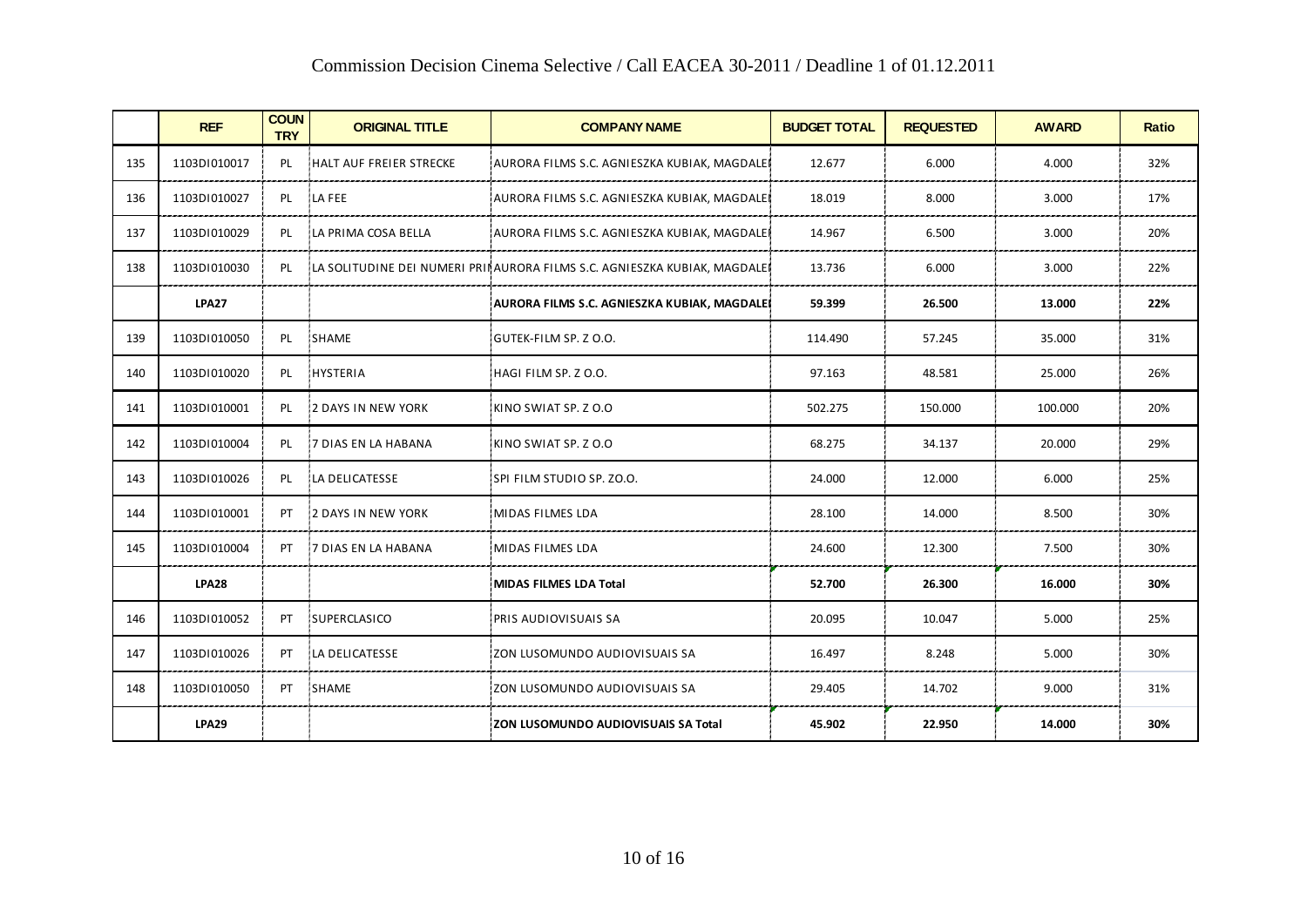|     | COMMISSION DECISION CHIENIA SCIECUVE / CAN EACEA 30-2011 / DEAGHIE 1 OF 01.12.2011 |                           |                         |                                                   |                     |                  |              |              |  |
|-----|------------------------------------------------------------------------------------|---------------------------|-------------------------|---------------------------------------------------|---------------------|------------------|--------------|--------------|--|
|     | <b>REF</b>                                                                         | <b>COUN</b><br><b>TRY</b> | <b>ORIGINAL TITLE</b>   | <b>COMPANY NAME</b>                               | <b>BUDGET TOTAL</b> | <b>REQUESTED</b> | <b>AWARD</b> | <b>Ratio</b> |  |
| 149 | 1103DI010006                                                                       | RO                        | ALPEIS                  | ASOCIATIA "CULTURALA MACONDO"                     | 7.800               | 3.900            | 2.000        | 26%          |  |
| 150 | 1103DI010017                                                                       | RO.                       | HALT AUF FREIER STRECKE | ASOCIATIA "CULTURALA MACONDO"                     | 8.920               | 4.460            | 3.000        | 34%          |  |
|     | <b>LPA30</b>                                                                       |                           |                         | ASOCIATIA "CULTURALA MACONDO" Total               | 16.720              | 8.360            | 5.000        | 30%          |  |
| 151 | 1103DI010011                                                                       | RO.                       | <b>CHRZEST</b>          | <b>CINECORVIN SRL</b>                             | 13.250              | 6.600            | 2.000        | 15%          |  |
| 152 | 1103DI010012                                                                       | RO.                       | ELLES (by M. Szumowska) | CLOROFILM SRL                                     | 13.680              | 6.800            | 3.500        | 26%          |  |
| 153 | 1103DI010044                                                                       | RO.                       | PLAY                    | <b>CLOROFILM SRL</b>                              | 13.960              | 6.980            | 3.500        | 25%          |  |
| 154 | 1103DI010052                                                                       | <b>RO</b>                 | SUPERCLASICO            | <b>CLOROFILM SRL</b>                              | 14.390              | 6.650            | 3.500        | 24%          |  |
|     | <b>LPA31</b>                                                                       |                           |                         | <b>CLOROFILM SRL Total</b>                        | 42.030              | 20.430           | 10.500       | 25%          |  |
| 155 | 1103DI010004                                                                       | <b>RO</b>                 | 7 DIAS EN LA HABANA     | <b>INDEPENDENTA FILM '97 SRL</b>                  | 12.270              | 6.000            | 3.500        | 29%          |  |
| 156 | 1103DI010018                                                                       | RO.                       | HASTA LA VISTA!         | TRANSILVANIA FILM SRL                             | 17.790              | 8.500            | 4.000        | 22%          |  |
| 157 | 1103DI010001                                                                       | SI.                       | 2 DAYS IN NEW YORK      | CINEMANIA GROUP, druzba za filmsko tehnologij     | 12.200              | 6.100            | 3.600        | 30%          |  |
| 158 | 1103DI010020                                                                       | -SI                       | HYSTERIA                | CINEMANIA GROUP, druzba za filmsko tehnologij     | 11.945              | 5.973            | 3.600        | 30%          |  |
|     | <b>LPA32</b>                                                                       |                           |                         | CINEMANIA GROUP, druzba za filmsko tehnologijo, d | 24.145              | 12.073           | 7.200        | 30%          |  |
| 159 | 1103DI010012                                                                       | -SI                       | ELLES (by M. Szumowska) | CONTINENTAL FILM d.o.o.                           | 4.392               | 2.196            | 1.300        | 30%          |  |
| 160 | 1103DI010050                                                                       | SI.                       | SHAME                   | CONTINENTAL FILM d.o.o.                           | 4.192               | 2.096            | 1.200        | 29%          |  |
|     | <b>LPA33</b>                                                                       |                           |                         | CONTINENTAL FILM d.o.o. Total                     | 8.584               | 4.292            | 2.500        | 29%          |  |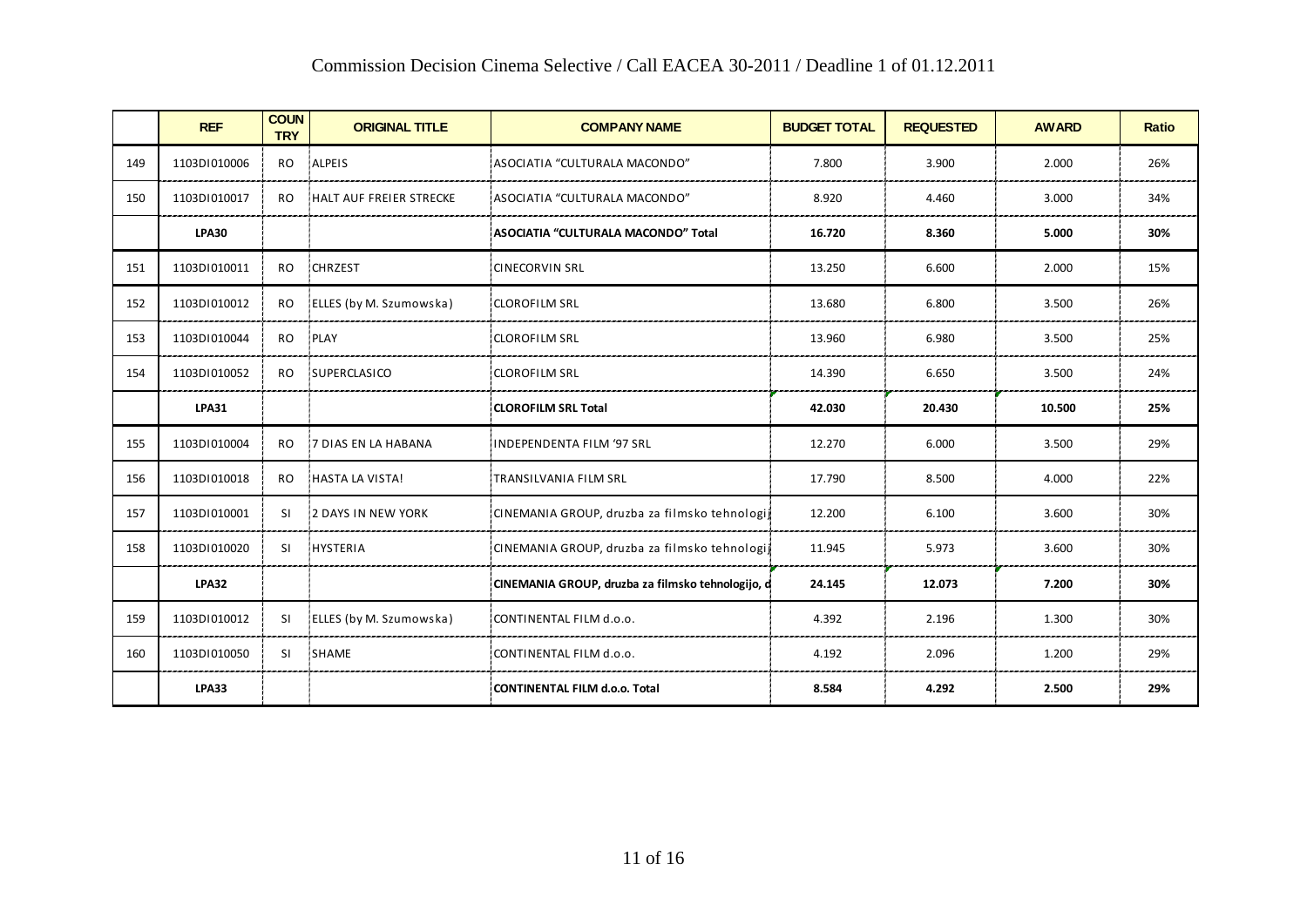|     | <b>REF</b>   | <b>COUN</b><br><b>TRY</b> | <b>ORIGINAL TITLE</b>   | <b>COMPANY NAME</b>                         | <b>BUDGET TOTAL</b> | <b>REQUESTED</b> | <b>AWARD</b> | <b>Ratio</b> |
|-----|--------------|---------------------------|-------------------------|---------------------------------------------|---------------------|------------------|--------------|--------------|
| 161 | 1103D1010006 | SI.                       | <b>ALPEIS</b>           | IDEMIURG POSREDOVANJE IN PROMOCIJA V KULTUI | 8.080               | 3.500            | 2.500        | 31%          |
| 162 | 1103DI010017 | -SI                       | HALT AUF FREIER STRECKE | DEMIURG POSREDOVANJE IN PROMOCIJA V KULTUI  | 6.607               | 3.000            | 2.000        | 30%          |
| 163 | 1103D1010065 | SI.                       | <b>TYRANNOSAUR</b>      | IDEMIURG POSREDOVANJE IN PROMOCIJA V KULTUI | 8.404               | 4.000            | 1.400        | 17%          |
|     | <b>LPA34</b> |                           |                         | DEMIURG POSREDOVANJE IN PROMOCIJA V KULTUR  | 23.091              | 10.500           | 5.900        | 26%          |
| 164 | 1103DI010017 | SK.                       | HALT AUF FREIER STRECKE | ASOCIACIA SLOVENSKYCH FILMOVYCH KLUBOV (ASF | 7.490               | 3.745            | 2.000        | 27%          |
| 165 | 1103D1010011 | <b>SK</b>                 | <b>CHRZEST</b>          | FILM EUROPE SRO                             | 2.020               | 1.010            | 500          | 25%          |
| 166 | 1103DI010020 | SK.                       | <b>HYSTERIA</b>         | MAGIC BOX SLOVAKIA SRO                      | 5.960               | 2.980            | 1.500        | 25%          |
| 167 | 1103DI010006 | <b>SU</b>                 | ALPEIS                  | FOLKETS BIO AB                              | 48.274              | 24.137           | 13.000       | 27%          |
| 168 | 1103D1010012 | SU                        | ELLES (by M. Szumowska) | FOLKETS BIO AB                              | 60.840              | 30.420           | 18.000       | 30%          |
|     | <b>LPA35</b> |                           |                         | FOLKETS BIO AB Total                        | 109.114             | 54.557           | 31.000       | 28%          |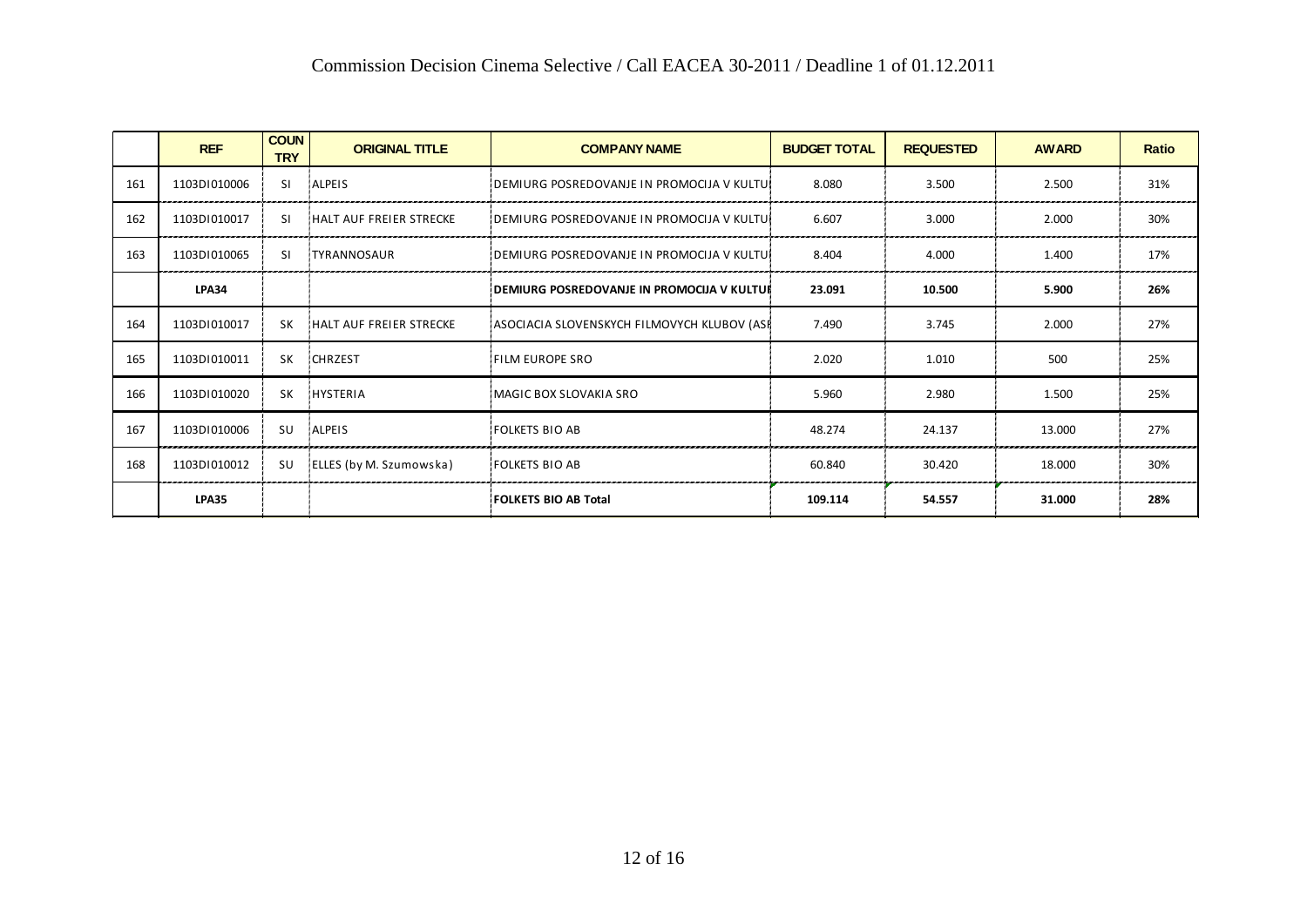|     | <b>REF</b>   | <b>COUN</b><br><b>TRY</b> | <b>ORIGINAL TITLE</b>       | <b>COMPANY NAME</b>                     | <b>BUDGET TOTAL</b> | <b>REQUESTED</b> | <b>AWARD</b> | <b>Ratio</b> |
|-----|--------------|---------------------------|-----------------------------|-----------------------------------------|---------------------|------------------|--------------|--------------|
| 169 | 1103DI010026 | <b>SU</b>                 | LA DELICATESSE              | NOBLE ENTERTAINMENT AB                  | 52.500              | 22.500           | 15.000       | 29%          |
| 170 | 1103DI010020 | <b>SU</b>                 | <b>HYSTERIA</b>             | SCANBOX ENTERTAINMENT SWEDEN AB         | 98.306              | 49.153           | 29.500       | 30%          |
| 171 | 1103D1010053 | UK                        | <b>TAMBIEN LA LLUVIA</b>    | DOGWOOF LTD (DOGWOOF PICTURES)          | 23.800              | 11.900           | 4.000        | 17%          |
| 172 | 1103D1010011 | UK                        | <b>CHRZEST</b>              | MIRACLE COMMUNICATIONS LIMITED          | 23.026              | 11.500           | 3.000        | 13%          |
| 173 | 1103D1010004 | UK                        | <b>17 DIAS EN LA HABANA</b> | SODA PICTURES LIMITED                   | 206.814             | 103.406          | 50.000       | 24%          |
| 174 | 1103D1010016 | UK                        | HABEMUS PAPAM               | SODA PICTURES LIMITED                   | 135.111             | 67.556           | 27.000       | 20%          |
| 175 | 1103D1010026 | UK                        | LA DELICATESSE              | STUDIOCANAL LIMITED                     | 290.610             | 145.305          | 60.000       | 21%          |
| 176 | 1103D1010006 | UK                        | ALPEIS                      | THE ARTIFICIAL EYE FILM COMPANY LIMITED | 113.704             | 56.852           | 25.000       | 22%          |
| 177 | 1103D1010012 | UK                        | ELLES (by M. Szumowska)     | THE ARTIFICIAL EYE FILM COMPANY LIMITED | 251.515             | 125.757          | 60.000       | 24%          |
| 178 | 1103D1010001 |                           | UK+IE 12 DAYS IN NEW YORK   | NETWORK DISTRIBUTING LIMITED            | 436.456             | 150.000          | 100.000      | 23%          |
|     |              |                           |                             | <b>TOTAL</b>                            | 14.254.339          | 6.049.104        | 3.222.200    | 23%          |